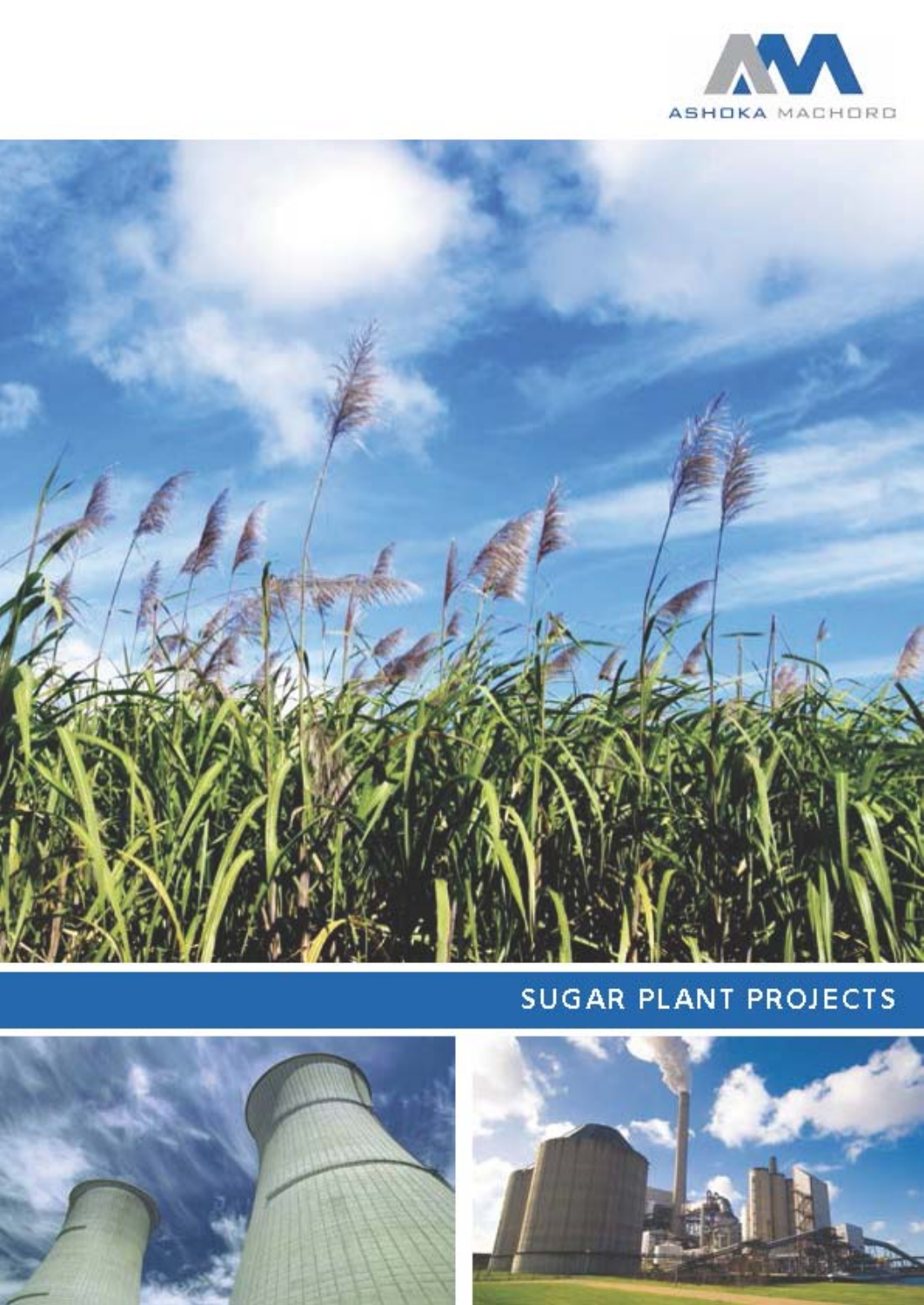# **INTRODUCTION**

The company, now known as ASHOKA MACHINE TOOLS CORPORATION was established in the year 1974. In addition to itself it consists of a group of companies including ASHOKA TECHNOLOGIES, ASHOKA MACHORD PVT. LTD. and K.L KHANNA GEAR INDUSTRIES, all located within a 100 Km radial distance from New Delhi, the capital city of India- thus enjoying the facility of transport by road, rail and air to any part of the country as well as international locations.

The company began its manufacturing activities in a modest manner with the development and manufacture of light open gearing drives for cement and sugar plants. With much success and confidence the company diversified into manufacture of heavy duty and large open & closed drive systems for a variety of industrial applications, standardized as well as custom made gear reducers, equipment fabrication and various customized equipment spares not manufactured elsewhere in the country. Import substitutions of equipment and spares became the mainstream business that provided a thrust to the growth pattern.

The company began to expand the scope of its operations by designing and manufacturing of machinery for cement, sugar and steel plants. Going a step further, the company began to undertake complete turnkey projects, small to medium scale, in the field of cement, sugar and steel production.

Manufacturing is spread over an area of 4 acres of land and comprise of modern facilities of equipment fabrication, welding, assembly, machine shops, testing, stores, packaging, dispatch and administration. These together provide complete and self efficient facilities for medium and heavy fabrication needs. The machining capability is extensive and includes heavy floor/horizontal borers, milling machines, vertical turret lathes, large capacity gear hobbing machines, automatic plate cutting and welding equipment. Lifting capacity extends from a few kilograms to 75 MT using electric overhead cranes.

# **THE WORKS**

The company's main manufacturing facility is located at one of country's most well planned and developed export oriented industrial region of Greater Noida. The facility is strategically located on the outskirts of a major communication and financial center - New Delhi while its proximity with well developed ancillary industries ensures the availability of numerous raw materials and inputs. The facility is also ISO 9001:2000 approved by Det Norske Veritas of Netherlands.

Testing offered includes non destructive testing such as ultrasonic test (UST), magnetic particle test (MPI), developer penetration test (DP), radiographic test (RT), bend test, chemical test, mechanical test, dimensional inspection etc. using modern and internationally recognized testing equipment and instruments.

Principal activities consists of planning, designing, manufacturing, testing, erecting and commissioning of sugar plants, cement plants and steel rolling plants. A variety of customized spares for plants under operation are also manufactured. Major raw materials such as castings, forging, mild steel and stainless steel plates for fabrication are outsourced from well developed ancillaries and suppliers which are approved as per companies ISO standards. All raw materials are duly tested prior to release for production.





# **PROFILE OF GROWTH**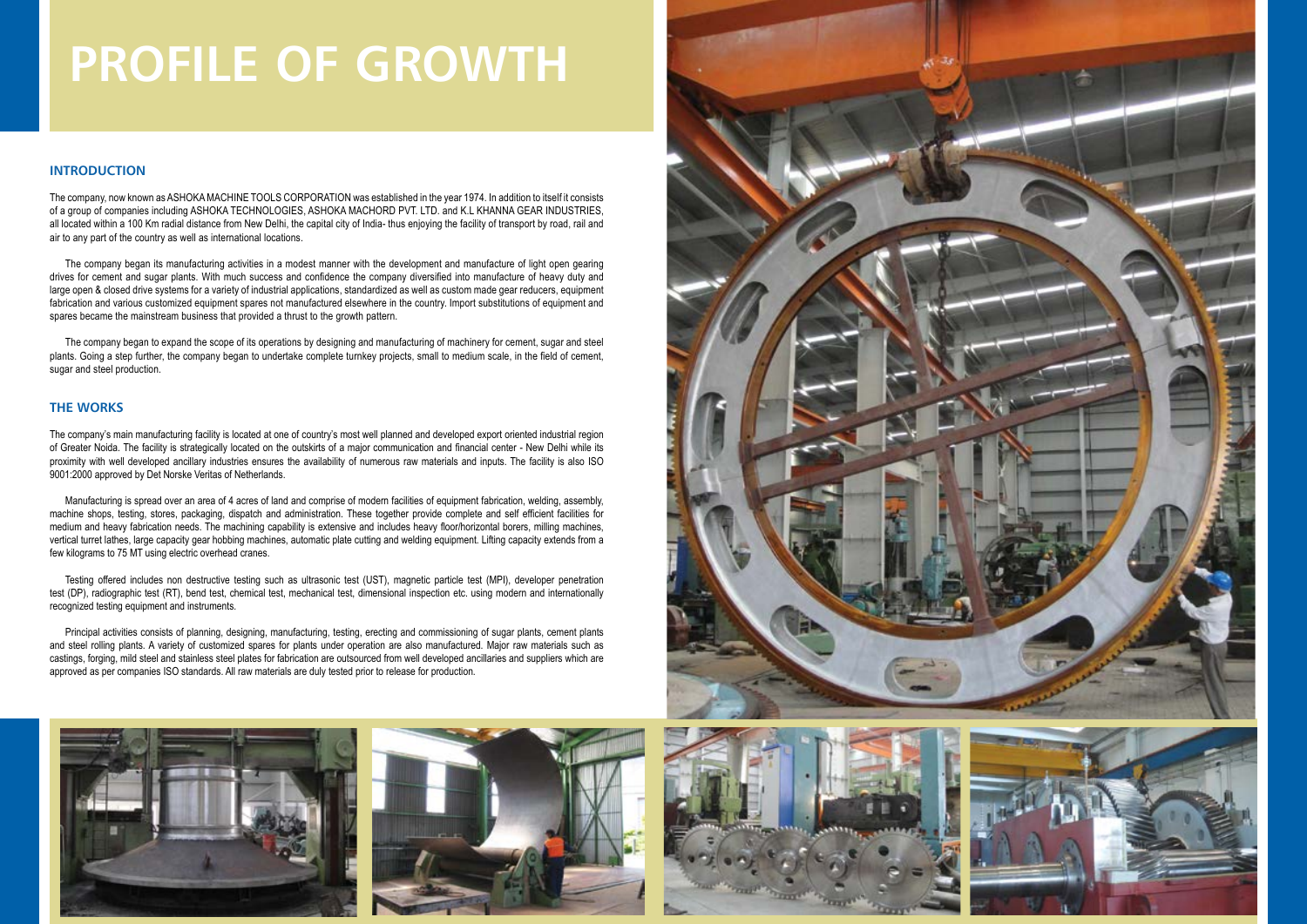| 4.7 | MAAG PF-60 Profile Tester Capacity: 600mm II                                                        |
|-----|-----------------------------------------------------------------------------------------------------|
| 2.  | Measuring instruments including Tooth Verniers, Vernier<br>Calipers, Micrometers, Bore Guage etc.   |
| 3.  | Non Destructive Testing: Ultrasonic testing machine, hardness<br>tester, DP & MPI testing equipment |



# **LIST OF MACHINERY**







| <b>WELDING &amp; CUTTING EQUIPMENT</b>                                         |        |  |  |  |  |
|--------------------------------------------------------------------------------|--------|--|--|--|--|
| MIG & ARC Welding Machine Capacity:<br>400-600 Amp                             | 4 Nos. |  |  |  |  |
| <b>Shell Rotators Capacity:</b><br>40 MT lifting capacity                      | 2 Sets |  |  |  |  |
| <b>BURNTABLE Plate Profile Cutting PC Control,</b><br>Capacity: 96" W x 120" L | 1 No.  |  |  |  |  |
|                                                                                |        |  |  |  |  |

## **GEAR HOBBING MACHINES**

| 1.               | <b>WMW Gear Hobbing Machine Capacity:</b><br>8,500mm x 55 Module      | 1 No.  |
|------------------|-----------------------------------------------------------------------|--------|
| 2.               | <b>WMW Gear Hobbing Machine Capacity:</b><br>6300mm x 55 Module       | 1 No.  |
| 3.               | <b>WMW Gear Hobbing Machine Capacity:</b><br>4000mm x 40 Module       | 1 No.  |
| $\overline{4}$ . | <b>TOS FO-25 Gear Hobbing Machine</b><br>Capacity: 3200mm x 30 Module | 1 No.  |
| 5.               | <b>TOS FO-16 Gear Hobbing Machine</b><br>Capacity: 2000mm x 20 Module | 3 Nos. |
| 6.               | <b>WMW Gear Hobbing Machine Capacity:</b><br>1000 mm x 12 Module      | 1 No.  |
| 7 <sub>1</sub>   | <b>CUIGER Gear Hobbing Machine Capacity:</b><br>800mm x 10 Module     | 2 Nos  |

### **VERTICAL TURNING & BORING MACHINES**

| <b>GEAR GRINDING MACHINES</b> |                                                                                                             |                |  |  |  |
|-------------------------------|-------------------------------------------------------------------------------------------------------------|----------------|--|--|--|
| 1.                            | <b>MAAG HS 150S Gear Grinding Machine</b><br>Capacity: 2000mm x 30 Module                                   | 1 No.          |  |  |  |
|                               |                                                                                                             |                |  |  |  |
|                               | <b>MISCELLANEOUS MACHINES</b>                                                                               |                |  |  |  |
| 1.                            | <b>ROCKFORD Slotting Machine Capacity:</b><br>2500mm x 900mm Stroke                                         | 1 No.          |  |  |  |
| 2.                            | <b>Slotting Machine Capacity:</b><br>500mm x 300mm Stroke                                                   | 1 No.          |  |  |  |
| 3.                            | <b>CRAVEN Worm Hobbing Machine</b><br>Capacity: 1300mm x 20 Module Single/<br><b>Multiple Thread Wheels</b> | 1 No.          |  |  |  |
| $\overline{4}$ .              | <b>KLINGELNBERG Worm Thread Grinding</b><br><b>Machine</b>                                                  | 1 No.          |  |  |  |
| 5.                            | <b>IKGEA Japanese Planer Capacity:</b><br>1400 mm W , 13 Ft. Bed Length                                     | 1 No.          |  |  |  |
| 6.                            | <b>FORTUNA &amp; TOS Cylindrical Grinder</b><br>Capacity: 1000mm L                                          | 2 Nos.         |  |  |  |
| 7.                            | <b>Internal Grinding Machine Capacity:</b><br>600mm                                                         | 2 Nos.         |  |  |  |
| 8.                            | <b>Dynamic Balancing Machine Capacity:</b><br>500 Kgs.                                                      | 1 No.          |  |  |  |
| 9.                            | <b>SHAPER (Horizontal) Machine Capacity:</b><br>24" - 40" Stoke                                             | 2 Nos.         |  |  |  |
| 10.                           | LATHE Machine, Capacity: 41/2' - 20'                                                                        | <b>15 Nos.</b> |  |  |  |
| 11.                           | <b>NILES Lathe Machine Capacity:</b><br>1500 mm D X 6100 mm L                                               | 1 No.          |  |  |  |
| 12.                           | <b>CARLTON Radial Drills Capacity:</b><br>Upto 50 mm x 16 Ft Length                                         | 3 Nos.         |  |  |  |

|  |  |  | <b>TESTING MACHINES</b> |  |  |  |
|--|--|--|-------------------------|--|--|--|
|  |  |  |                         |  |  |  |

### **HORIZONTAL BORING MACHINES**

| 1.               | <b>SCHARMAN Horizontal Borer 240 mm</b><br>Spindle with integral mill head & rotary table | 1 No. |
|------------------|-------------------------------------------------------------------------------------------|-------|
| 2.               | <b>COLLET &amp; ENGELHART Borer 210 mm</b><br>Spindle, Bed length 9600mm                  | 1 No. |
| 3.               | <b>COLLET &amp; ENGELHART Borer 160mm</b><br>Spindle, Bed length 3000mm                   | 1 No. |
| $\overline{4}$ . | HMT Horizontal Borer (Russian) 130 mm<br>Spindle, Table Type                              | 1 No. |
| 5.               | <b>UMB Horizontal Borer 100 mm Spindle,</b><br><b>Table Type</b>                          | 1 No. |

### **PLATE BENDING MACHINES**

| <b>BERTSCH Bending Machine Capacity:</b> | 2 Nos. |
|------------------------------------------|--------|
| Up to 100mm Th. Plate                    |        |

| 1.               | <b>NILES Vertical Turning &amp; Boring Capacity:</b><br>8500mm x 2500mm Ht.   | 1 No. |
|------------------|-------------------------------------------------------------------------------|-------|
| 2.               | <b>FRORIEP Vertical Turning &amp; Boring Capacity:</b><br>6300mm x 2500mm Ht. | 1 No. |
| 3.               | <b>SIMPLEX Vertical Turning &amp; Boring Capacity:</b><br>5000mm x 2000mm Ht. | 1 No. |
| $\overline{4}$ . | <b>BERTHIEZ Vertical Turning &amp; Boring Capacity:</b><br>2600mm x 1000mm Ht | 1 No. |
| 5.               | <b>DORRIES Vertical Turning &amp; Boring Capacity:</b><br>1500mm x 1000mm Ht. | 1 No. |
| 6.               | <b>BRADFORD Vertical Turning &amp; Boring Capacity:</b><br>900mm x 800mm Ht.  | 1 No. |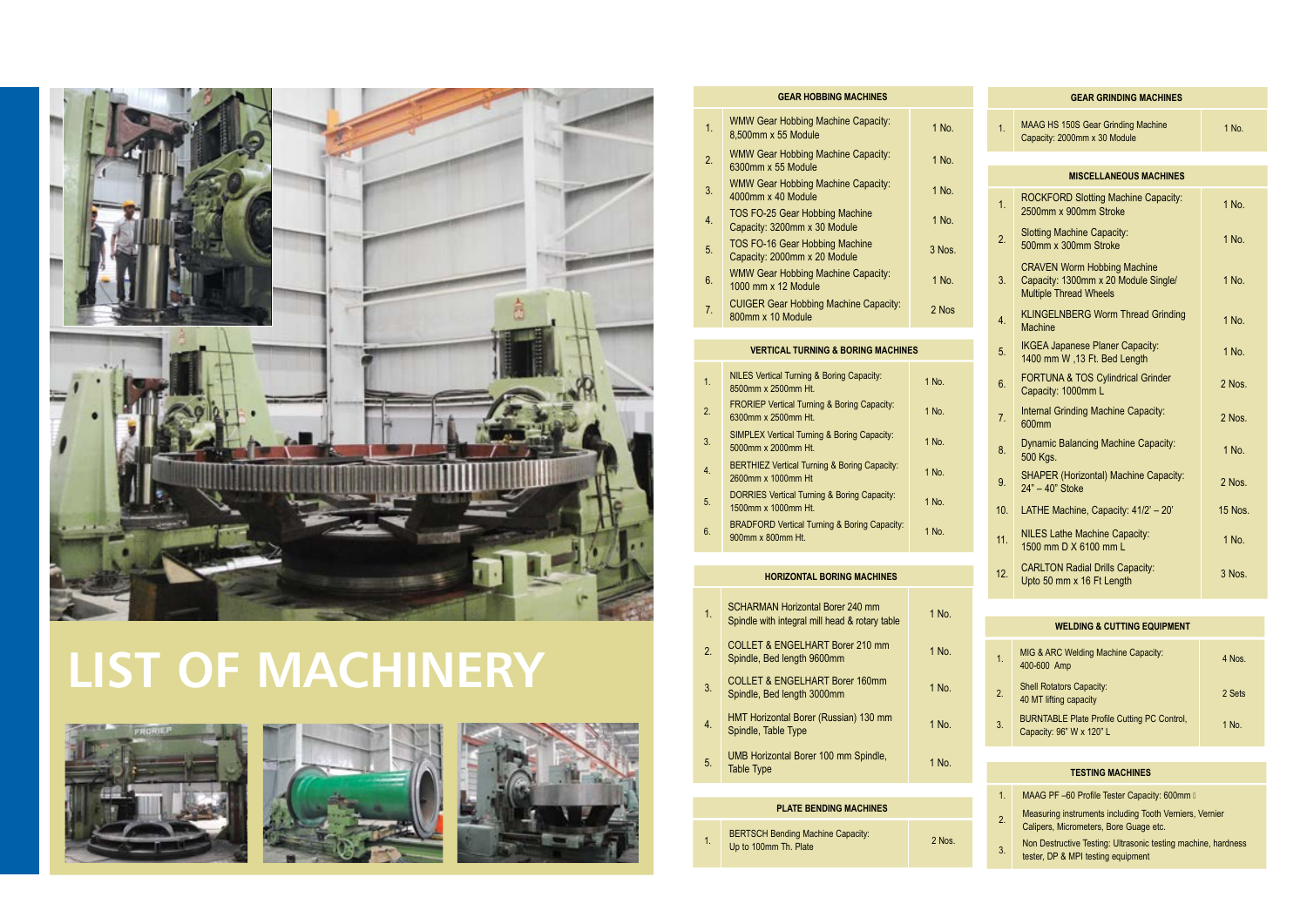Sugar can be produced from sugarcane or sugar beet. The process of extraction from each of the basic raw materials differs substantially and more so, a suitable process of clarification to suit the quality of raw material such as double carbonation/double sulphitation/defecation is adopted. The crystallization and centrifuging process practically remains the same for both the raw materials.

- 1. Open pan boiling sugar plants from 100TCD to 500TCD<br>2. Vaccuum & pressure boiler boiling plants from 300TCD to
- 2. Vaccuum & pressure boiler boiling plants from 300TCD to 1500TCD<br>3. Sugar refinery from 10TCD to 500TCD
- 3. Sugar refinery from 10TCD to 500TCD<br>4. Turbine based power houses (power co
- 4. Turbine based power houses (power cogeneration) from 300TCD to 1500TCD

Ashoka has acquired the know how to cater to all the processes and has matched process and capacity for many factories which have been planned, designed and erected by it. The company undertakes sugar projects from small to medium scale capacities as mentioned below:

 *TCD: Tons of sugarcane crushing per day*







# **SUGAR MACHINERY**

Expansion of capacity or modernization of existing plants is also undertaken. Sugar machinery and spares to many plants all over the country have been successfully supplied. The range of supply includes a variety of machinery such as, Complete Sugar Plants Cane Unloading, Cane Cutters, Bagasse Handling and Transfer Juice and Molasses Storage Tanks Sugarcane Milling Tandems Sugar Centrifugals Vacuum pans, Evaporators, Juice Heaters Filter Presses Carbonation and Sulphitation Equipment Crystallizers, Sugar Dryers, Sugar Graders

In addition to the basic process machinery the company also offers co-generation plants including special purpose industrial boilers and steam generating turbines as well as water treatment plants of different designs and capacities. These are outsourced from reputed and well established businesses.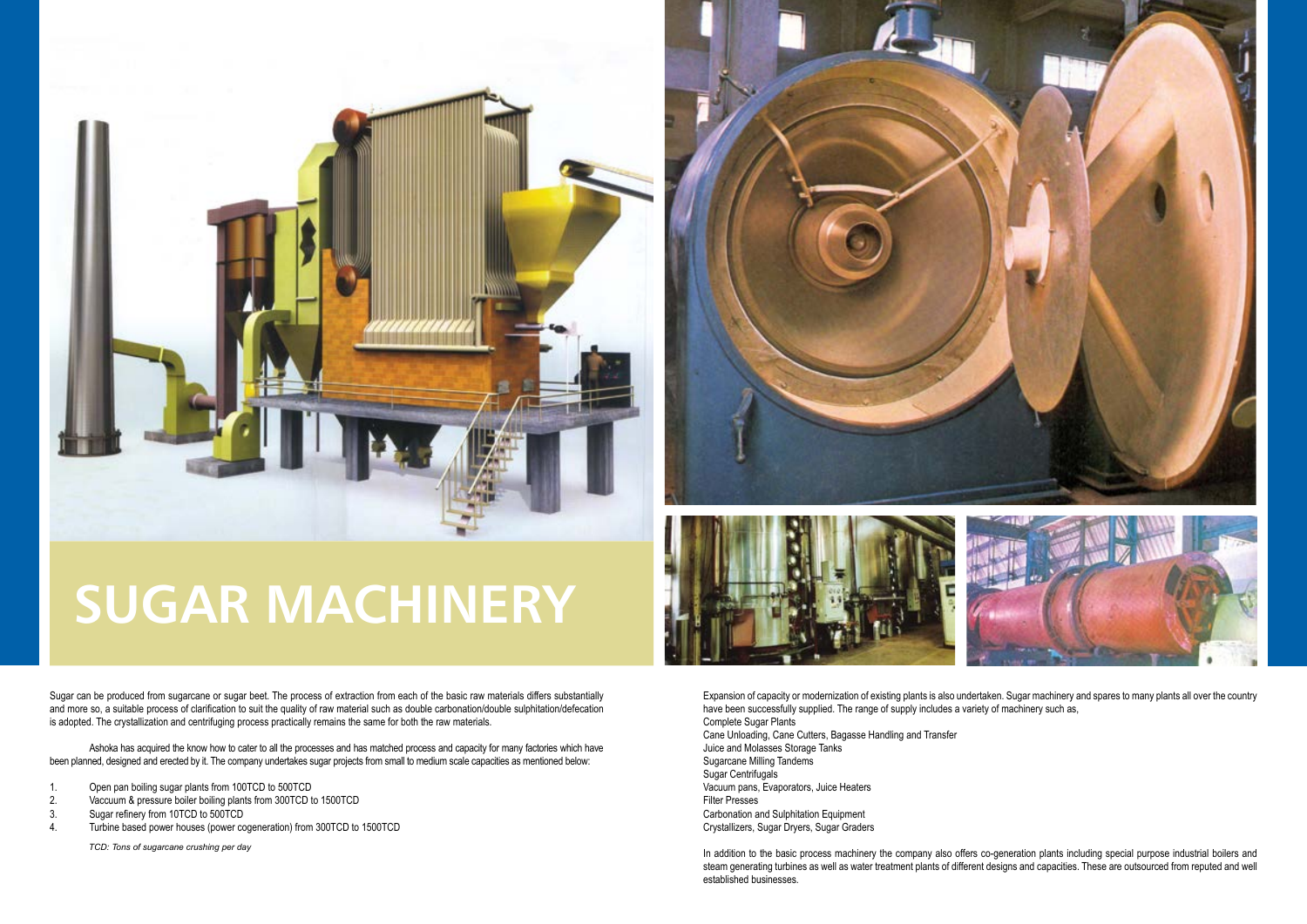![](_page_4_Picture_0.jpeg)

![](_page_4_Picture_1.jpeg)

![](_page_4_Picture_2.jpeg)

![](_page_4_Picture_3.jpeg)

# **salient features of key machinery**

#### **Industrial Boilers**

Boilers are chosen based on high efficiency and use of modern technology keeping in mind the following parameters:

- Safety interlock and advanced system of boiler instrumentation and control for safe operation and monitoring and achieving higher efficiency
- Microprocessor based control systems such as PLC, SCADA etc. as per requirement.
- $\bullet$  Top supported units allowing free expansion at the bottom.
- $\bullet$  Multi-fuel application
- **•** Provision of reliable fuel feeding, controlling, distributing system
- $\bullet$  Chevron drier with horizontal steam separator for high steam quality
- Appropriate controls for maintaining constant superheat temperature over wide range.
- Furnace with membrane wall construction
- $\bullet$  Easy access for each part
- High combustion volume and more retention time ensuring complete combustion
- Tall combustion chamber
- **l** Large grate area
- $\bullet$  Simple slat type traveling grate S.S. grate
- Automatic draft control, bagasse feed control etc.

![](_page_4_Picture_21.jpeg)

#### **Boiling House Equipment**

- $\bullet$  Minimal power consumption
- Reduced steam consumption
- Special vapor bleeding systems along with pressure stabilization resulting in higher equipment throughputs

#### **Cane Milling Tandems**

- Latest designs are incorporated to obtain high cane crushing rates and efficiency
- Various types of drive options for flexibility and client suitability
- **•** Special heat treated steels are used for rotating parts
- High machining accuracy and tolerances are obtained using specialized imported machinery
- Perfect alignment and cane feeding arrangements ensure better results
- The feed roller can be easily removed without dismantling the pressure chute or pressure feeder unit
- $\bullet$  Least possible contact (nip) angle which leads to efficient mill feeding
- Lowest power consumption for a given crush rate
- $\bullet$  Least apex angle of mill
- $\bullet$  Compact, simple and robust design
- Extra space between mill-cheek inside face and roller shell-face for free juice drainage from sides
- $\bullet$  Juice sealing ring arrangement for roller bearings
- Lubrication arrangement from both sides of bearings
- $\bullet$  Low maintenance designs

#### **Co-generation Plants**

- Selection of boiler and turbine sets based on optimum steam and power balance
- High pressure and high temperature boilers with TG sets are supplied for better results
- Designed with most economic power consumption, leaving a substantial surplus from the sugar plant

### **Electrical & Instrumentation System**

- State-of-the-art fully automatic electrical and instrumentation systems can be provided
- **Emphasis on less manpower based on economic feasibility**
- **•** Provision of centralized or sectional control rooms as per customer requirements

ASHOKA is well poised for a great leap forward. In the vast span of over four decades the company has achieved an important position on the industrial map of India. The dynamic growth of the company is reflected both in the fast expansion of its product range and in the ever increasing orders being placed by satisfied customers. Foresight, competence and excellent team work have made this possible. And, through it all, an unshakeable confidence of being able to grapple with problems and convert them into golden opportunities.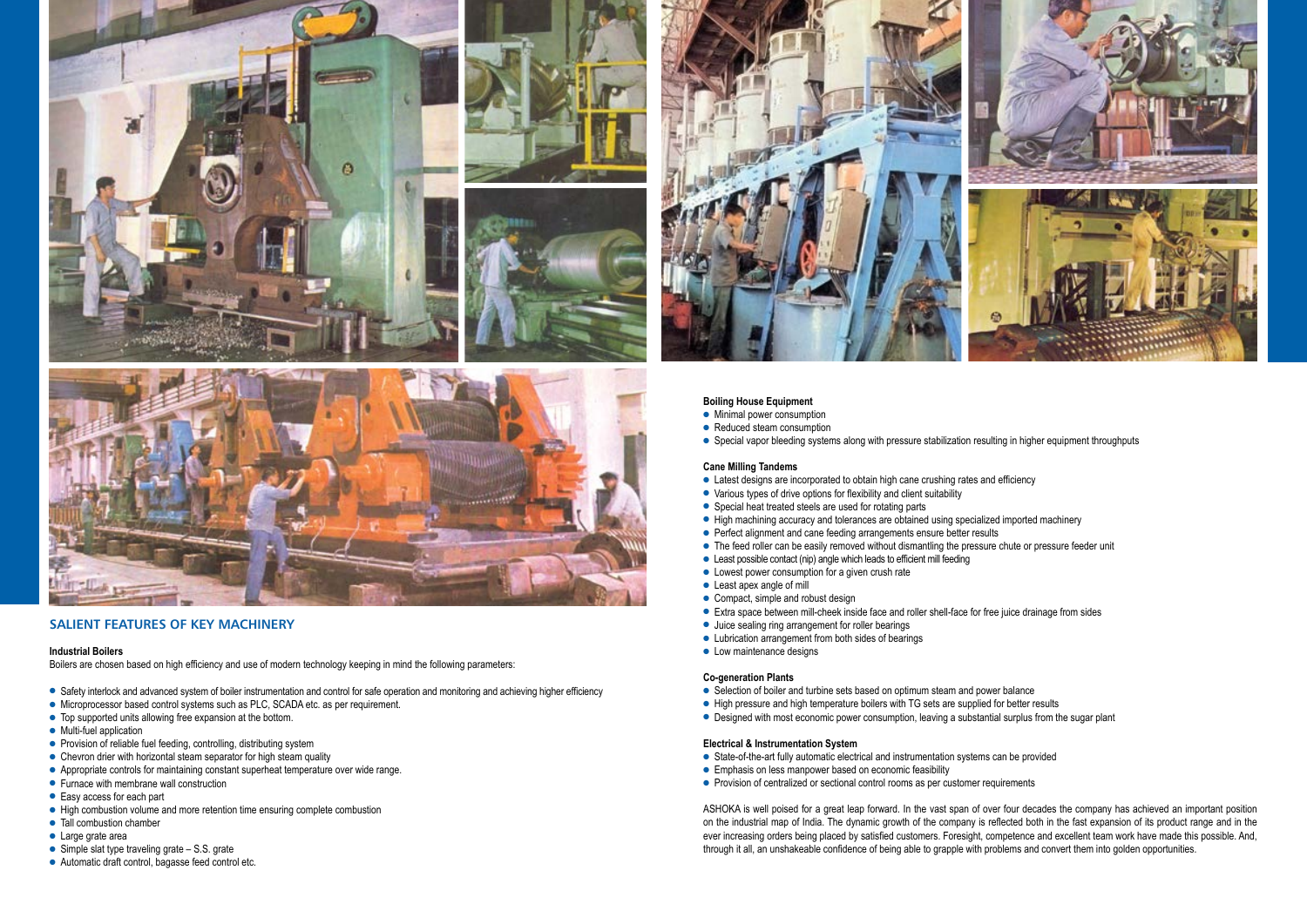# **PROJECT supply**

ASHOKA offers one stop solution for modern sugar plants, right from concept to commissioning. After obtaining the broad requirements from a prospect client the most suitable project in terms of capacity and equipment selection are worked upon by our specialists and experienced consultants. The shape of the project is then conceived by generating a pre-feasibility report (PFR) followed by detailed project report (DPR) by our technical as well as commercial evaluation groups. Proper project scheduling and contract programming is prepared using special computer aided software. Every contract is held to a time bound plan of action which is continuously monitored by the project management team assigned to the relevant project.

While equipment for the project are being manufactured or procured by the company the erection team is made to work at site for installation of machinery already supplied and planning for the machinery to be supplied as per schedules and progress. Appropriate changes are made to suit work progress at site. The site organization is later supplemented by commissioning engineers who eventually hand over the plant to the client after successful trial runs.

![](_page_5_Picture_7.jpeg)

![](_page_5_Picture_8.jpeg)

Special care and emphasis is laid on an economically efficient design keeping in mind the prevailing work conditions and cost structures in the project region. In general, design of each plant is customized with a view to provide capacity optimization, high efficiency cane milling, energy efficient boiling and low steam consumption.

# **TURNKEY PROJECTS**

![](_page_5_Picture_1.jpeg)

![](_page_5_Picture_2.jpeg)

![](_page_5_Picture_3.jpeg)

# **PROJECT engINEERING**

Complete project engineering is provided through technical documents and other design generating softwares including Autocad, Proengineer and solid works. Engineering provided by the company not only includes plant and site layouts, key plans, equipment and sectional general arrangements, detailed equipment specifications and data sheets, steam and power balances, electrification and piping but also complete civil designs and drawings according to which civil works at site is undertaken.

Today, ASHOKA stands at the cross roads of time with a magnificent past and a challenging future in store. A future that the company looks forward to with confidence and optimism.